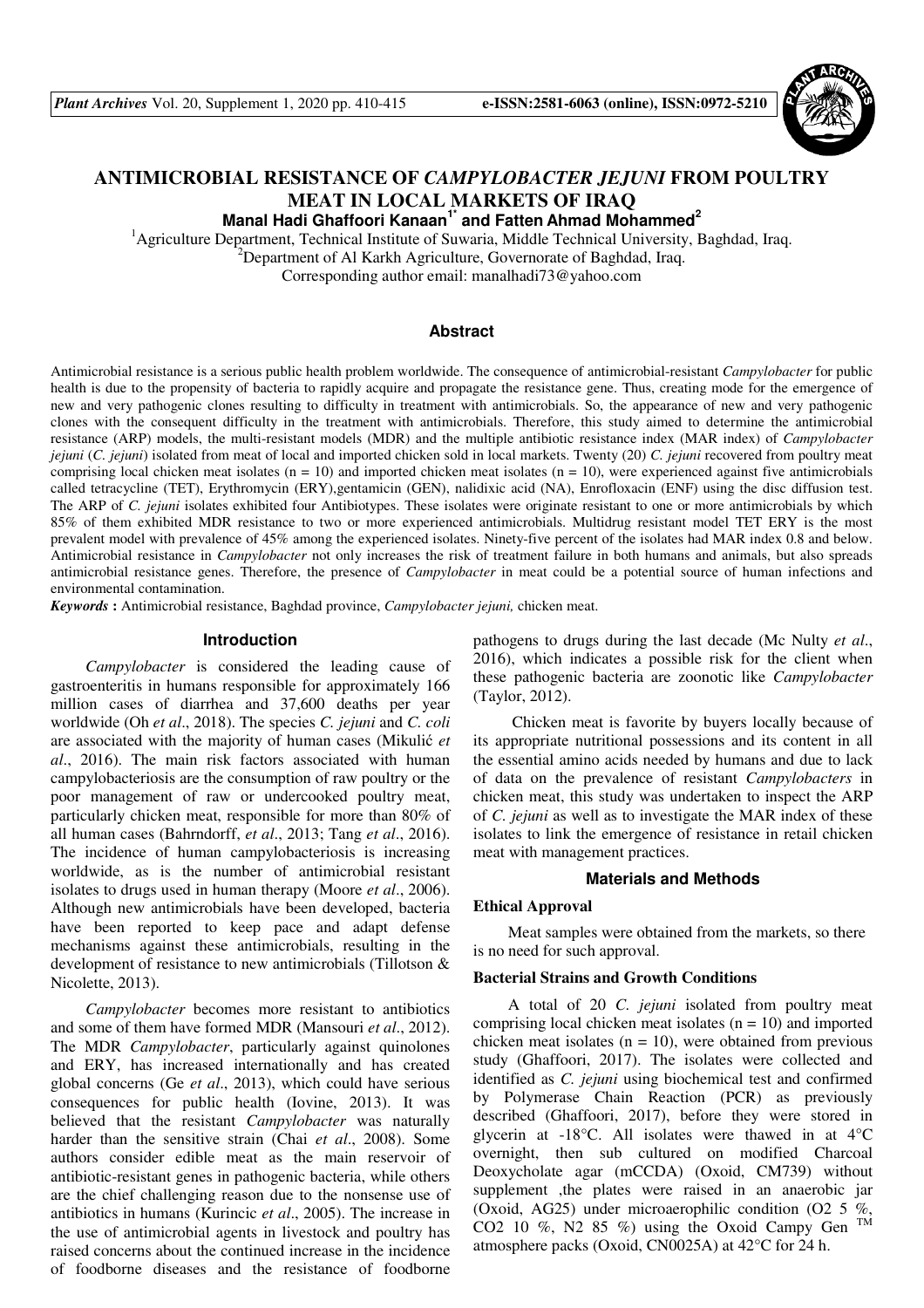### **Antibiogram of** *C. jejuni*

 The technique of diffusion of the agar disk according to (Quinn *et al*., 2004) was adopted to determine ARP in isolates of *C. jejuni*. The results were interpreted according to the Clinical and Laboratory Standards Institute (CLSI, 2013). A direct method of colony suspension was used in which the inoculum was prepared producing a direct broth of selected isolated colonies from a 24-h agar plate (mCCDA without supplement). This approach has been recommended to check demanding organisms such as *Campylobacter* (Quinn *et al*., 2004). Sterile cotton swabs were used to evenly distribute the inoculum on Mueller-Hinton agar plates (Oxoid, CM0337) supplemented with 5% horse blood (SR0048C). Five antibiotic discs were selected and placed on the surface of the agar to check their susceptibility to *C. jejuni*. Certain antibiotics were NA  $(30 \text{ µg})$ , ENF  $(10 \text{ µg})$ , ERY  $(15 \text{ µg})$ , TET (30 µg) and GEN (10 µg). The plates were incubated under microaerophilic condition at 42°C for 24 h.

### **Multiple Antibiotic Resistance (MAR index)**

The MAR index of isolates was detected as the proportion between the numeral of multiple antibiotics to which the recovered isolates are resistant to the numeral of multiple antibiotics to which the specific isolates are exposed (Kanaan & Abdulwahid, 2019).

#### **Statistics**

Data analysis were done using MedCalc Software bvba version 18 (BE, USA). Descriptive statistics such as proportion, mean and standard deviation were used. Two samples Chi square between percents was used to compare significance between percentages, t-test between means with a 5% significant levels was used to compare (mean  $\pm$  SD) for the selected antibiotics (https:// www.medcalc.org/).

### **Results**

In this study higher rates of resistance were observed toward TET and ERY up to 90%, whereas low rates of resistance were recognized to ENF and GEN up to 30% (Table 1). Statistically there are no significant differences (P> 0.05) in the levels of resistance by chicken meat source were found against the selected antimicrobials ( $\chi^2 = 0.765$ , p  $= 0.3819$ ,  $(\chi^2 = 0.394, p = 0.5302)$ ,  $(\chi^2 = 0.394, p = 0.5302)$ and  $(\chi^2 = 0.000, p = 1.000)$  for (ENF, ERY, TET and GEN) respectively (Table 1). Moreover, according to sample type and among the resistance strains there was significant difference  $(P<0.05)$  between the Mean  $\pm$  SD for the inhibition zones for the selected antibiotics only seen with GEN (t =  $-2.881$ , p = 0.010) (Table 2).

The prevalence of resistant, intermediate and sensitive *C. jejuni* isolates against the selected antimicrobials were ranging from  $(0-90\%)$ ,  $(0-10\%)$  and  $(5-100\%)$ , respectively (Fig. 1). But, with regard the origin of samples, our results revealed higher prevalence of resistance in *C. jejuni* recovered from local chicken meat than those recovered from imported chicken meat against the selected antimicrobials (Fig. 2).

The ARP and MAR index of *C. jejuni* isolates were surveyed and the results are presented in (Table 3). The obtainable results exhibited that 19 (95%) of the tested isolates displayed resistance to one or more antimicrobials. Also, ARP of *C. jejuni* isolated from chicken meat produced six Antibiotypes were detected in four Antibiogroups according to the number of antimicrobials that each isolate

was resistant. The most common ARP is TET ERY that had been detected in 45% of the experienced isolates (Table 3). Additionally, prevalence of *C.jejuni* recorded MAR index 0.2, 0.2, 0.4,0.6,0.6 and 0.8 were 5%, 5%, 45%, 10%, 20% and 10%, respectively (Table 3).

### **Discussion**

It is well documented that resistant *Campylobacter* has been detected in animal species and in the food chain. The presence of antibiotic-resistant *Campylobacter* in birds can lead to their presence in poultry carcasses and their products, endangering human health (Otto, 2011; Migura *et al.*, 2014).

 The results (Table 1) and (Fig. 1) showed that a high percentage of the tested *C. jejuni* isolates were resistant to ERY and TET up to 90%, followed by ENF and GEN up to 30%. While all *C. jejuni* isolates were sensitive to ND. Additionally, our results revealed higher prevalence of resistance in *C. jejuni* recovered from local chicken meat than *C. jejuni* recovered from imported chicken meat against the selected antimicrobials (Fig. 2).

 The high percentage of antibiotic resistance found in *C. jejuni* isolates could be attributed to the abuse and misuse of antibiotics in poultry production, particularly in food, as well as due to indiscriminate use (Nguyen *et al.*, 2016). The increased resistance to TET could be linked to the fact that it has been widely used in the prophylaxis and therapy of animal infections and as food additives for livestock and poultry, these selective pressures led to the emergence of resistant organisms (Hassanain, 2011). In addition, there is evidence to suggest that TET persisted longer in the environment than other antibiotics, which may be crucial in keeping the level of TET resistance at a high level (Kanaan& Khashan, 2018). Macrolides (such as spiramycin) have been the most used agents to promote growth in poultry production (Kanaan& Khashan, 2018), this use could help explain the selection of resistance to ERY in isolates of *C. jejuni*. Cross resistance has been observed among all macrolides in all previously reported cases (Reina *et al*., 1994). In addition, antimicrobial resistant bacteria colonize the intestines of broilers, such as *Enterococci* spp. they were multi-resistant to several antibiotics that possibly transferred resistance to *Campylobacter* to TET and ERY. Therefore, broilers may be exposed to these environmentally resistant bacteria (Kanaan, 2018).

 Fluoroquinolones resistance among *C. jejuni* isolates could be linked to veterinary usage of fluoroquinolones (sarafloxacin and ENF) to combat respiratory infection due to *Escherichia coli* and as prophylaxis in poultry production (Kanaan, & Al-Isawi, 2019). The occurrence of GEN resistance in *C. jejuni* isolates from animals could be linked to the use of apramycin (aminoglycoside, structurally related with gentamycin) for veterinary cure (Kanaan, & Al-Isawi, 2019).

 The results of this study were consistent with the results obtained by Kurincic *et al*. (2005) to assess the prevalence of resistance in *Campylobacter* spp. recovered from retail poultry meat in Slovenia against ampicillin (AMP), amoxicillin/clavulanic acid, ciprofloxacin (CIP), ERY, GEN, pefloxacin and TET, they found that 61.8% of the isolates analyzed expressed resistance to at least one of every seven antimicrobials analyzed. In addition, a high CIP resistance rate was found among *C. jejuni* isolates (58.2%) and pefloxacin, ERY and TET resistance rates were 58.2,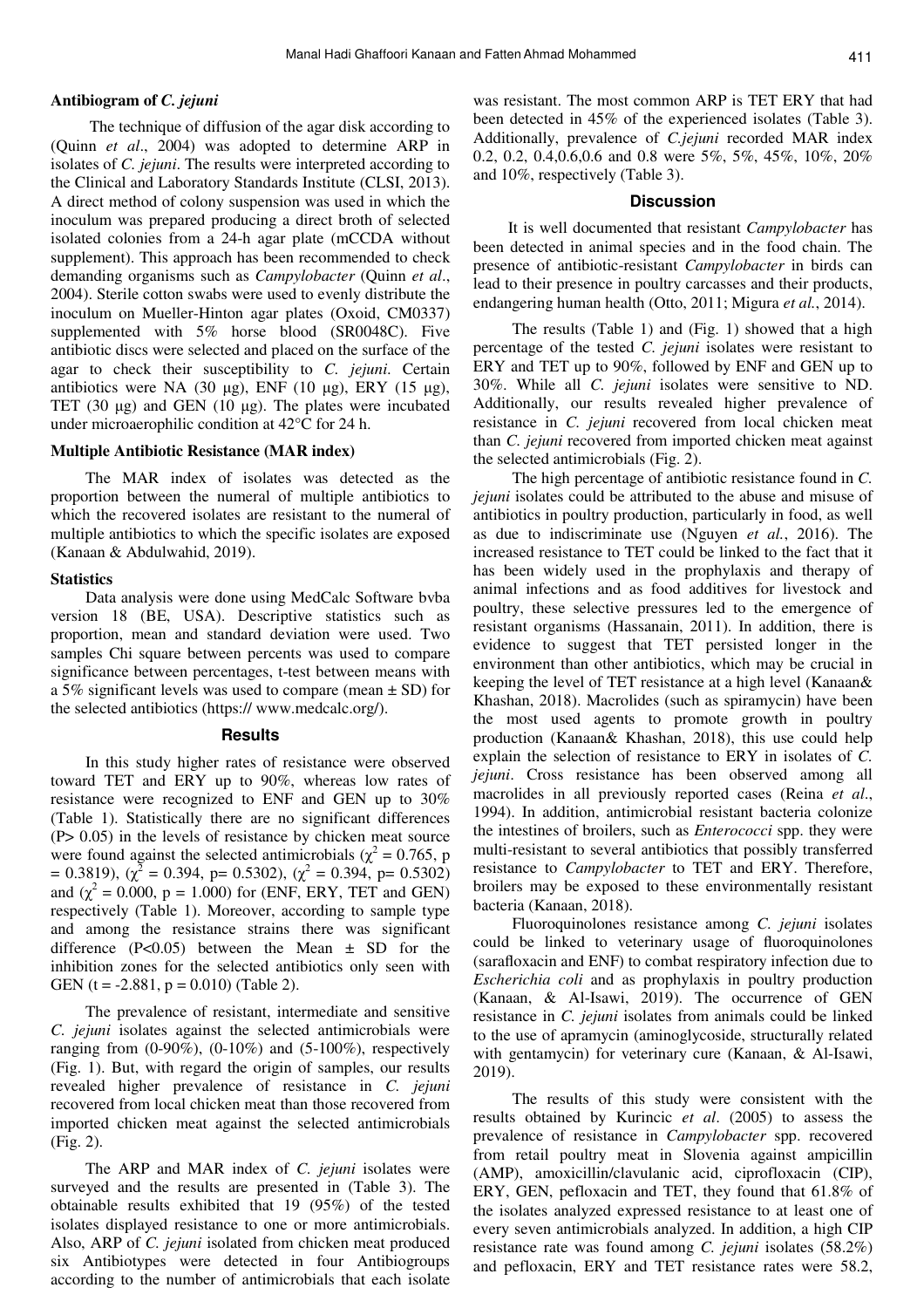49.1 and 12.7% respectively. Also, Hassanain *et al.*(2011) studied *C. jejuni* ARP recovered from clinically ill humans and fecal poultry feces in Egypt against AMP, streptomycin (STR), chloramphenicol (CHL), ERY and TET, they found that isolates of *C. jejuni* from birds showed 64.71% of resistance to AMP, STR and CHL and 58.82% to ERY and TET. While the model of human resistance to *C. jejuni* isolates was 87.5% with AMP, 75% with STR and TET, 62.5% with ERY and 50% with CHL. Wieczorek *et al.* (2012) in Poland studied the antimicrobial resistance of *Campylobacter* recovered from poultry meat to CIP, ERY, TET, GEN and STR, and found that the highest resistance rate was found with fluoroquinolones, with 88.1% of the isolates were resistant to CIP and 49.2% were also resistant to TET. In addition, 0.6% of *C. jejuni* isolates showed resistance to STR, while the percentage of ERY resistant isolates did not exceed 1% and none of the isolates was resistant to GEN. Another study was conducted by Ge *et al*. (2013), who scrutinized the antimicrobial susceptibilities of 378 *Campylobacter* isolates of poultry meat in the United States to CHL, CIP, doxycycline, ERY, GEN and TET, and found resistance to TET it was the most commonly documented in the isolation of poultry by up to 82%, followed by resistance to doxycycline (77%), ERY (54%) and CIP (35%). On the other hand, none of the isolates was resistant to GEN. A study conducted in Iraq by Kanaan and Abdulwahid (2019), showed that a high percentage of *Campylobacter* experienced isolates recovered from poultry products showed resistance to TET and ERY with a prevalence (85.2% and 72.2%) respectively. While the resistance against GEN is low with prevalence rate of (29.6%) which in accordance with our results.

The lower resistance to antimicrobials among *C. jejuni* poultry isolates in these studies compared to our results was probably due to the restrictive use of antibiotics in poultry production (Saenz *et al*., 2000; Saleha, 2002). Differences in antibiotic resistance frequencies have been observed in *Campylobacter* strains according to the origin of the strains and the alleged history of antibiotic use in the hosts (Thakur *et al*., 2009).

Our results (Table 2) demonstrated that according to sample type and among the resistance strains there was significant difference (P<0.05) between the Mean  $\pm$  SD for the inhibition zones for the selected antibiotics only seen with GEN. This could be due to that this antibiotic considered as a magical drug to treat severe systemic infections with *Campylobacters* (Engberg *et al*., 2006).

 The results (Table 3) revealed that 95% of *C. jejuni* isolates were resistant to one or more antimicrobial agents by which the MDR (TET ERY) is the more MDR model that has been detected in 45% of the experience isolates. Multiple drug resistance was defined as an isolate that exhibitions resistance to two or more antimicrobials simultaneously (Levy, 2002). The appearance of MDR may reflect the acquisition of different resistance determinants in the same DNA molecule or individual determinants, such as multidrug pumps, which specify the outflow activity against different antimicrobial agents (Engberg *et al*.,2001). The mechanisms of genetic resistance could be chromosomal or plasmid-transmitted and represent a combination of endogenous and acquired genes (Furtula *et al*., 2010).

 Multiple drug resistance was earlier detected in *Campylobacters* from poultry meat. Wieczorek *et al*. (2012) in Poland, inspected ARP of *C. jejuni* recovered from meat,

in which *C. jejuni* isolates were screened against CIP, ERY, TET, GEN and STR, they found that the vast majority of the tested isolates exhibited resistance to two or more classes of antibiotics and among them 10 *C. jejuni* isolates showed resistance to three different classes of antimicrobials (CIP, STR, TET); (CIP, STR, TET), 53 isolates were resistant to two antimicrobials (CIP, STR); (CIP, TET), 48 isolates were resistant to CIP, while 11 isolates were sensitive for all antimicrobial agents. Additionally, Nguyen *et al*. (2016), in their study investigated antimicrobial susceptibility of *C. jejuni* isolates from small scale and backyard chickens in Kenya against: CHL, ERY, CIP, GEN, STR and TET, they found that MDR to two or more classes of antibiotics was found among 19 *C. jejuni* isolates , in which one isolate was resistant to six antimicrobial agents (TET, CIP, ERY, GEN, STR, CHL), five isolates were resistant to five antimicrobial agents (TET, CIP, ERY, STR, CHL) ; (TET, CIP, ERY, GEN, STR); (TET, CIP, GEN, STR, CHL), four isolates were resistant to four antimicrobial agents (TET, CIP, ERY, STR); (TET, CIP, ERY, CHL); (CIP, ERY, STR, CHL), three isolates were resistant to three antimicrobial agents (TET, CIP, ERY); (TET, CIP, STR), two isolates were resistant to two antimicrobial agents (TET, CIP); (CIP, STR). Also, Kanaan and Khashan (2018), in Iraq found that 10% of the chicken isolates of *Campylobacter* were resistant to six antimicrobial agents (ND NOR TET ERY GEN CIP], 16.7% of the isolates were resistant to five antimicrobial agents (ND NOR TET ERY GEN) , (NOR TET ERY GEN CIP), 30% of the isolates were resistant to three antimicrobial agents (NOR TET ERY), 10% of the isolates were resistant to two antimicrobial agents (TET ERY). The revealing of CIP, ERY, and GEN resistant *C. jejuni* isolates in poultry is alarm since these antibiotics are used universally in cure of human infections with *Campylobacters* (Taylor, 2012). The public health issue of resistance in *Campylobacter* has global dimensions because of ever-increasing worldwide occupation and travel (Engberg *et al*., 2001).

 The consequences of our study (Table 3) suggested the existence of differences in the breeding practices used in the period of poultry production. This clarifies the differences in the MAR index between *Campylobacter* isolates found in poultry meat. Since a high proportions of the antimicrobials administered through food or water are not completely absorbed in the intestines of birds plus up to 90% of the direct amount of medications in particular can be defecated in feces, raw waste can be a vital resource antimicrobial residues when used as fertilizer (Furtula *et al*., 2010). Therefore, a high MAR index would indicate that these isolates were recovered from meat from the high dangers of contaminating animal waste (Tang *et al*., 2016). And when these produces were imported from several countries and from dissimilar origins, therefore, diverse improvement practices could be applied that postulate the differences in the MAR index that fluctuates from (0.2-0.8) to the farmers of these countries.

### **Conclusion**

Our results established that the most experienced isolates offered resistance to ERY, TET and/or ENF with greater emergence of resistance against GEN. And since contaminated poultry can explain most human infections with *Campylobacter*, this information is alarming when you realize that these antibiotics are considered drugs of first choice for human infections. Our results predicted that poultry production could be the source of a serious public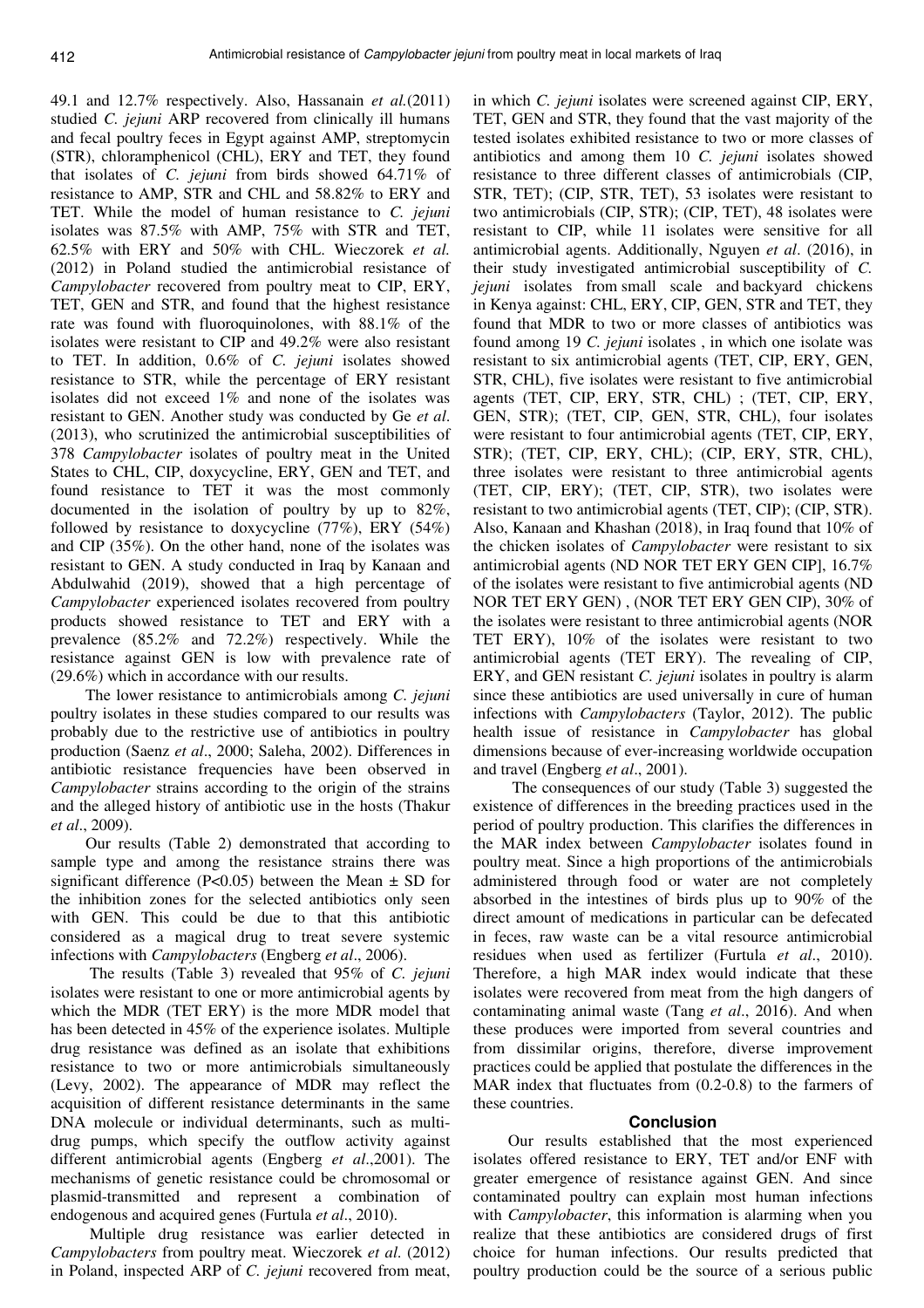health problem through the spread of antibiotic resistance. These results highlight the need to further explore the mechanism of antimicrobial resistance acquisition and the role of virulent genes in the pathogenesis of the disease in order to ensure effective prevention and control of the spread of resistant strains from farm to the table to augment public defenses in contradiction of infections with *Campylobacter*. **Authors' Contributions** 

The laboratory work involved in this study, organize, writing and revising the manuscript was attained by MHGK. Analysis of data and interpretation of the results was attained by FAM. All researchers have read and approved the final version of the manuscript.

# **Acknowledgments**

The article was written and supported via the researchers.

# **Conflict of Interest**

The researchers pronounce they do not have any conflict of interest.

|  |  |  | <b>Table 1:</b> Analysis of antimicrobial sensitivity data of C. <i>jejuni</i> isolates from chicken meat based on the sample source. |
|--|--|--|---------------------------------------------------------------------------------------------------------------------------------------|
|--|--|--|---------------------------------------------------------------------------------------------------------------------------------------|

|                                          | No. of resistant isolates based on sample |                 | <b>Total</b>                                      |       |                 |
|------------------------------------------|-------------------------------------------|-----------------|---------------------------------------------------|-------|-----------------|
| <b>Antibiotics</b>                       |                                           | sources $(\% )$ | percentage                                        |       | <i>p. value</i> |
|                                          | <b>Imported</b>                           | Local           | $\left( \frac{\partial}{\partial \theta} \right)$ |       |                 |
| Enrofloxacin                             | 2(10)                                     | 4(20)           | 6(30)                                             | 0.765 | $0.3819$ (NS)   |
| Tetracycline                             | 8(40)                                     | 10(50)          | 18 (90)                                           | 0.394 | $0.5302$ (NS)   |
| Erythromycin                             | 8(40)                                     | 10(50)          | 18 (90)                                           | 0.394 | $0.5302$ (NS)   |
| Gentamycin<br>$\sim$ $\sim$<br>$- - - -$ | 2(10)                                     | 2 (10)          | 4(20)                                             | 0.000 | $1.000$ (NS)    |

NS= non-significant

**Table 2 :** Analysis the effect of sample source on the resistance in *C. jejuni* against the selected antibiotics.

|                       | Source of cattle meat            |                 |                                  |                |             |           |
|-----------------------|----------------------------------|-----------------|----------------------------------|----------------|-------------|-----------|
| <b>Antimicrobials</b> | <b>Imported</b>                  |                 | Local                            |                | t-statistic | p. value  |
|                       | <b>Inhibition</b><br>zone $(mm)$ | Mean $\pm$ SD   | <b>Inhibition</b><br>zone $(mm)$ | $Mean \pm SD$  |             |           |
| Nalidixic acid        | 19-26                            | $21.8 \pm 2.5$  | 19-25                            | $21.8 \pm 2.4$ | 0.000       | 1.0000 NS |
| Enrofloxacin          | $0 - 34$                         | $22.3 \pm 11.9$ | $0 - 24$                         | $16.8 \pm 7.8$ | $-1.222$    | 0.2373 NS |
| Tetracycline          | $0-23$                           | $4.5 \pm 9.0$   | $0 - 6$                          | $0.6 \pm 1.8$  | $-1.344$    | 0.1957 NS |
| Erythromycin          | $0 - 30$                         | $8.3 \pm 9.0$   | $0-13$                           | $6.5 \pm 4.99$ | $-0.553$    | 0.5870 NS |
| Gentamycin            | 11-30                            | $20.8 \pm 6.5$  | $6-17$                           | $14.2 \pm 3.2$ | $-2.881$    | 0.0100 S  |

 $S =$  significant, NS= non-significant

**Table 3 :** Antibiogram and MRA index of *C. jejuni* isolates from local and imported chicken meat

|                        | No. of antimicrobial | No. of isolates based on sample<br>type $(\%)$ |                 |                      |            |
|------------------------|----------------------|------------------------------------------------|-----------------|----------------------|------------|
| <b>Antibiotypes</b>    | resistance           |                                                |                 | <b>Antibiogroups</b> | <b>MDI</b> |
|                        | determinants         | Local                                          | <b>Imported</b> |                      |            |
| <b>ENF TET ERY GEN</b> |                      | $\lfloor$ (5)                                  | (5)             | ΙA                   | $0.8\,$    |
| <b>ENF TET ERY</b>     |                      | 3(15)                                          | 1(5)            | 2 A                  | 0.6        |
| TET ERY GEN            |                      | l (5                                           | (5)             | 2B                   | 0.6        |
| <b>TET ERY</b>         |                      | 5(25)                                          | 4(20)           | 3 A                  | 0.4        |
| <b>TET</b>             |                      | 0(0)                                           | (5)             | 4 A                  | 0.2        |
| <b>ERY</b>             |                      | 0(0)                                           | (5)             | 4 B                  | 0.2        |
| Sensitive              |                      | 0(0)                                           | (5)             |                      |            |

MDI= multiple antibiotic resistance index.



**Fig. 1 :** Prevalence of antimicrobial resistance in *C. jejuni* recovered from chicken meat.



**Fig. 2 :** Prevalence of resistance in *C. jejuni* isolates based on origin of samples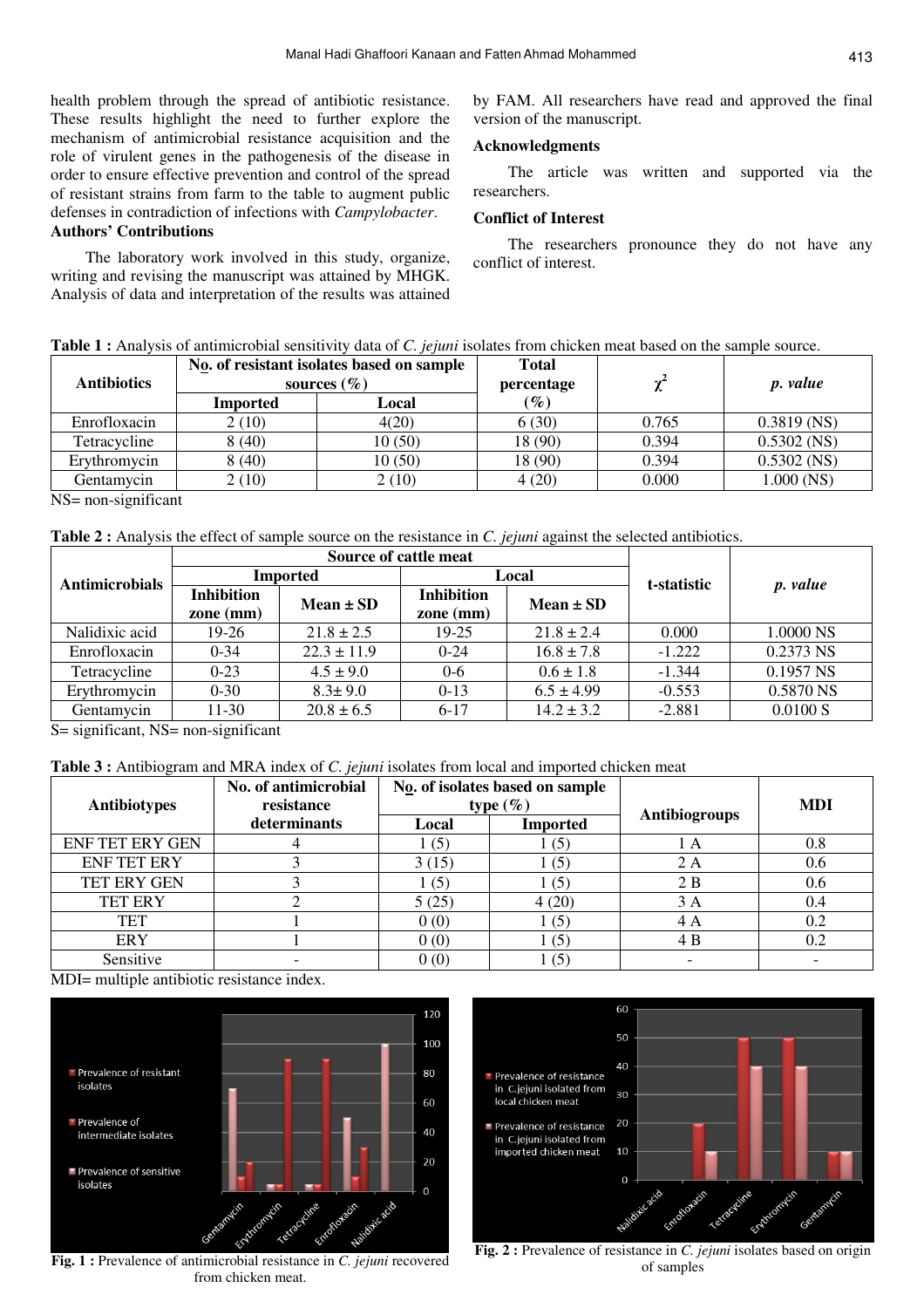### **References**

- Bahrndorff, S.; Rangstrup-Christensen, L.; Nordentoft, S. and Hald, B. (2013). Foodborne Disease Prevention and Broiler Chickens With Reduced *Campylobacter*  Infection. Emerg Infect Dis., 19 : 425-428.
- Chai, L.C.; Fatimah, A.B.; Ghazali, F.M.; Lee, H.Y.; Tunung, R. and Shamsinar, A.T. (2008). Biosafety of Campylobacter jejuni from raw vegetables consumed as Ulam with reference to their resistance to antibiotics. Int Food Res J., 15: 125-34.
- Clinical Laboratory Standards Institute (2013). Performance Standards for Antimicrobial Susceptibility Testing. Informational Supplement Clinical Laboratory Standards Institute, Wayne, Pa.
- Engberg, J.; Aarestrup, F.M.; Taylor, D.E.; Gerner-Smidt, P. and Nachamkin, I. (2001). Quinolone and Macrolide Resistance in *Campylobacter jejuni* and *C. coli*: Resistance Mechanisms and Trends in Human Isolates, Synopses Emerging Infectious Diseases, 7(1): 24-34.
- Engberg, J.; Keelan, M. and Gerner-Smidt, P. (2006). Antimicrobial Resistance in *Campylobacter*. In: Aarestrup F (ed). Antimicrobial Resistance in Bacteria of Animal Origin. Washington, DC: ASM Press, 269- 291.
- Furtula, V.; Farrell, E.G.; Diarrassouba, F.; Rempel, H.; Pritchard, J. and Diarra, M.S. (2010).Veterinary pharmaceuticals and antibiotic resistance of *Escherichia coli* isolates in poultry litter from commercial farms and controlled feeding trials. Poult Sci., 89(1): 180-188.
- Ge, B.; Wang, F.; Sj'lund- Karlsson, M. and McDermott, P.F. (2013). Antimicrobial resistance in Campylobacter: susceptibility testing methods and resistance trends. J Microbiol Methods ., 95: 57-67.
- Ghaffoori, M.H. (2017). Prevalence of *Campylobacter jejuni*  In Chicken Meat Marketed In Baghdad Province. Int. J. Adv. Res. Biol. Sci*.*, 4(6): 1-11.
- Hassanain, N.A. (2011). Antimicrobial Resistant *Campylobacter jejuni* Isolated from Humans and Animals in Egypt. Global Veterinarian, 6(2): 195-200.
- Iovine, N.M. (2013). Resistance mechanisms in *Campylobacter jejuni*. Virulence, 4: 230-240.
- Kanaan, M.H. (2018). Antibacterial effect of ozonated water against methicillin-resistant *Staphylococcus aureus*  contaminating chicken meat in Wasit Province, Iraq. Vet world. 2018; 11(10):1445.
- Kanaan M.H.G. and Abdulwahid, M.T. (2019). Prevalence Rate, Antibiotic Resistance and Biotyping of Thermotolerant *Campylobacter* Isolated from Poultry Products Vended in Wasit Markets. Curr. Res. Nutr Food Sci Jour., 7(3): 905-917.
- Kanaan, H.G.M. and Khashan, T.H. (2018). Prevalence of multidrug resistant thermotolerant species of *Campylobacter* in Retail Frozen Chicken meat in Baghdad Province. Curr Res Microbiol Biotechnol., 6(1): 1431-1440.
- Kanaan, M.H.G. and Al-Isawi, A.J.O. (2019). Prevalence of Methicillin or Multiple Drug-resistant *Staphylococcus aureus* in Cattle Meat Marketed in Wasit Province. *Biochem.* Cell. Arch., 19(1): 495-502.
- Kurincic, M.; Berce, I.; Zorman, T. and Smole, M.S. (2005). The prevalence of multiple antibiotic resistance in *Campylobacter* spp. from retail poultry meat. Food Technology and Biotechnology, 43: 157-163.
- Levy, S.B. (2002). Factors impacting on the problem of antibiotic resistance. J Antimicrob. Chemother., 49: 25- 30.
- Mansouri, N.L.; Saleha, A.A. and Wai, S.S. (2012). Prevalence of multidrug resistance *Campylobacter jejuni* and *Campylobacter coli* in chickens slaughtered in selected markets, Malaysia. Trop Biomed., 29: 231-8.
- McNulty, K.; Soon, J.M.; Wallace, C.A. and Nastasijevic, I. (2016). Antimicrobial resistance monitoring and surveillance in the meat chain: A report from five countries in the European Union and European Economic Area. Trends Food Sci. Technol., 58: 1-13.
- Migura, L.; Hendriksen, R.S.; Fraile, L. and Aarestrup, F.M. (2014). (Antimicrobial resistance of zoonotic and commensal bacteria in Europe: The missing link between consumption and resistance in veterinary medicine. Vet. Microbiol., 170: 1-9.
- Mikulić, M.; Humski, A.; Njari, B.; Ostović, M.; Duvnjak, S. and Cvetnić, Z. (2016). Prevalence of Thermotolerant *Campylobacter* spp. in Chicken Meat in Croatia and Multi locus Sequence Typing of a Small Subset of *Campylobacter jejuni* and *Campylobacter coli* Isolates*.*  Food Technol. Biotechnol., 54(4): 475-481.
- Moore, J.E.; Barton, M.D.; Blair, I.S.; Corcoran, D.; Dooley, J.S.G.; Fanning, S.; Kempf, I.; Lastovica, A.J.; Lowery, C.J. and Matsuda, M. (2006). The epidemiology of antibiotic resistance in *Campylobacter*. Microbes Infect., 8: 1955-1966.
- Nguyen, T.N.M.; Hotzel, H.; Njeru, J.; Mwituria, J.; El‑Adawy, H.; Tomaso, H.; Neubauer, H. and Hafez, H.M. (2016). Antimicrobial resistance of *Campylobacter* isolates from small scale and backyard chicken in Kenya, Gut Pathog., 8 (39): 1-9.
- Oh E., Katelyn, Andrews, J. and Jeon, B. (2018). Enhanced Biofilm Formation by Ferrous and Ferric Iron Through Oxidative Stress in *Campylobacter jejuni.* Front Microbiol., 9(1204): 1-9.
- Otto, S.J.G. (2011). Antimicrobial Resistance of Human *Campylobacter jejuni* Infections From Saskatchewan . Doctoral Dissertation, The Faculty of Graduate Studies/University of Guelph.
- Quinn, P.J.; Carter, M.E.; Markey, B. and Carter, G.R. (2004). Clinical Veterinary Microbiology. 2nd ed., Mosby Int., USA. R. (2000). J. Agric. Food Chem., 48: 1155-1159.
- Reina, J.; Ros, M.J. and Serra, A. (1994). Susceptibilities to 10 antimicrobial agents of 1220 *Campylobacter* strains isolated from 1987 to 1993 from feces of pediatric patients. Antimicrob. Agents Chemother., 38 **:** 2917- 2920.
- Saenz, Y.; Zarazaga, M.; Lantero, M.; Gastanares, M.J.; Baquero, F. and Torres, C. (2000). Antibiotic Resistance in *Campylobacter* Strains Isolated from Animals, Foods, and Humans in Spain in 1997-1998, Antimicrobial Agents and Chemotherapy, 44(2): 267- 271.
- Saleha, A.A. (2002). Isolation and Characterization of *Campylobacter jejuni* from Broiler Chickens in Malaysia , Faculty of Veterinary Medicine, University of Putra / Malaysia, International Journal of Poultry Science, 1(4): 94-97.
- Tang, J.Y.H.; Khalid, M.I.; Aimi, S.; Abu-Bakar, C.A. and Radu, S. (2016). Antibiotic Resistance Profile and RAPD Analysis of *Campylobacter jejuni* Isolated From